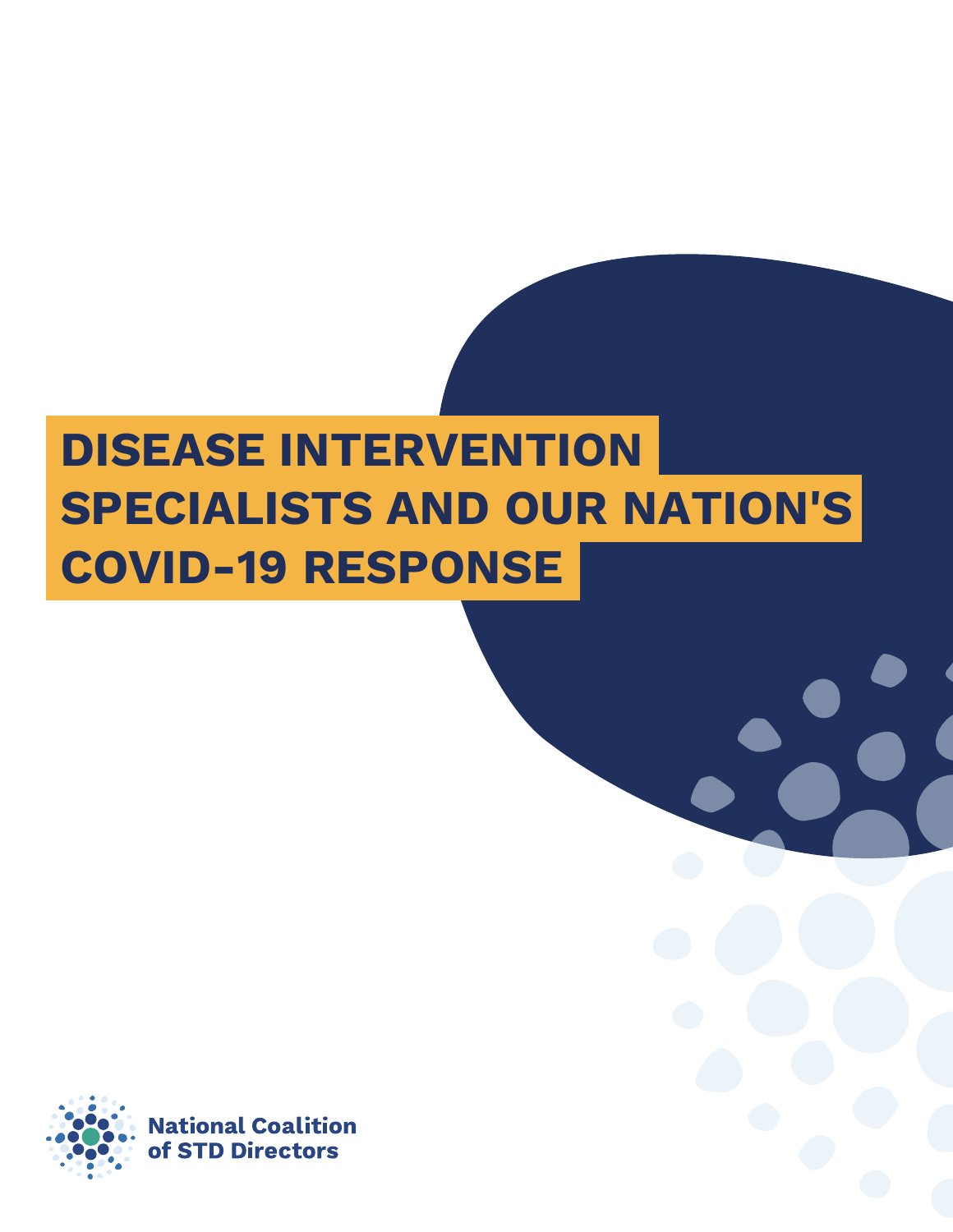# **SPECIALISTS AND OUR NATION'S COVID-19 RESPONSE DISEASE INTERVENTION**

A summary report of the pivotal role of DIS in our nation's emergency response to the COVID-19 pandemic

# **Introduction**

As of the end of July 2020, the COVID-19 pandemic caused by the SARS-CoV-2 novel coronavirus infected over 15 million people and caused almost 650,000 deaths around the world. With over four million people infected and over 150,000 deaths, the United States is the worst affected country. The pandemic has severely strained and disrupted healthcare systems around the country. Sexual health clinics, health departments, and disease intervention specialists (DIS) who conduct STD partner services have been particularly hard hit.

For the last six months, the unprecedented COVID-19 health emergency has forced sexual health clinics across the country to shut down, to scale back operations, or to ask staff to work remotely. Many DIS working on STD partner services have been diverted to COVID-19 contact tracing and emergency response duties. Other DIS are dividing their time between COVID-19 contact tracing and STD partner services while some continue to do solely STD work.

DIS are on the frontlines battling COVID-19 and have emerged as a critical component of the effort to control the pandemic.

Using information and anecdotes from the DIS COVID-19 calls organized by NCSD between March and July, this report will describe how DIS and health departments have adapted contact tracing practices for COVID-19. It will examine how priority populations are being reached and what innovations and collaborations have been fostered by the pandemic. A concluding section will highlight key resources and discuss what can be expected moving forward into the year. This report is meant to supplement NCSD's [Phase I](https://www.ncsddc.org/resource/covid-19-and-the-state-of-the-std-field/) and [Phase II](https://www.ncsddc.org/resource/covid-19-the-state-of-the-std-field-phase-ii/) COVID-19 and the State of the STD Field reports, which are a summary of findings from surveys of health department STD programs, DIS, and STD clinics.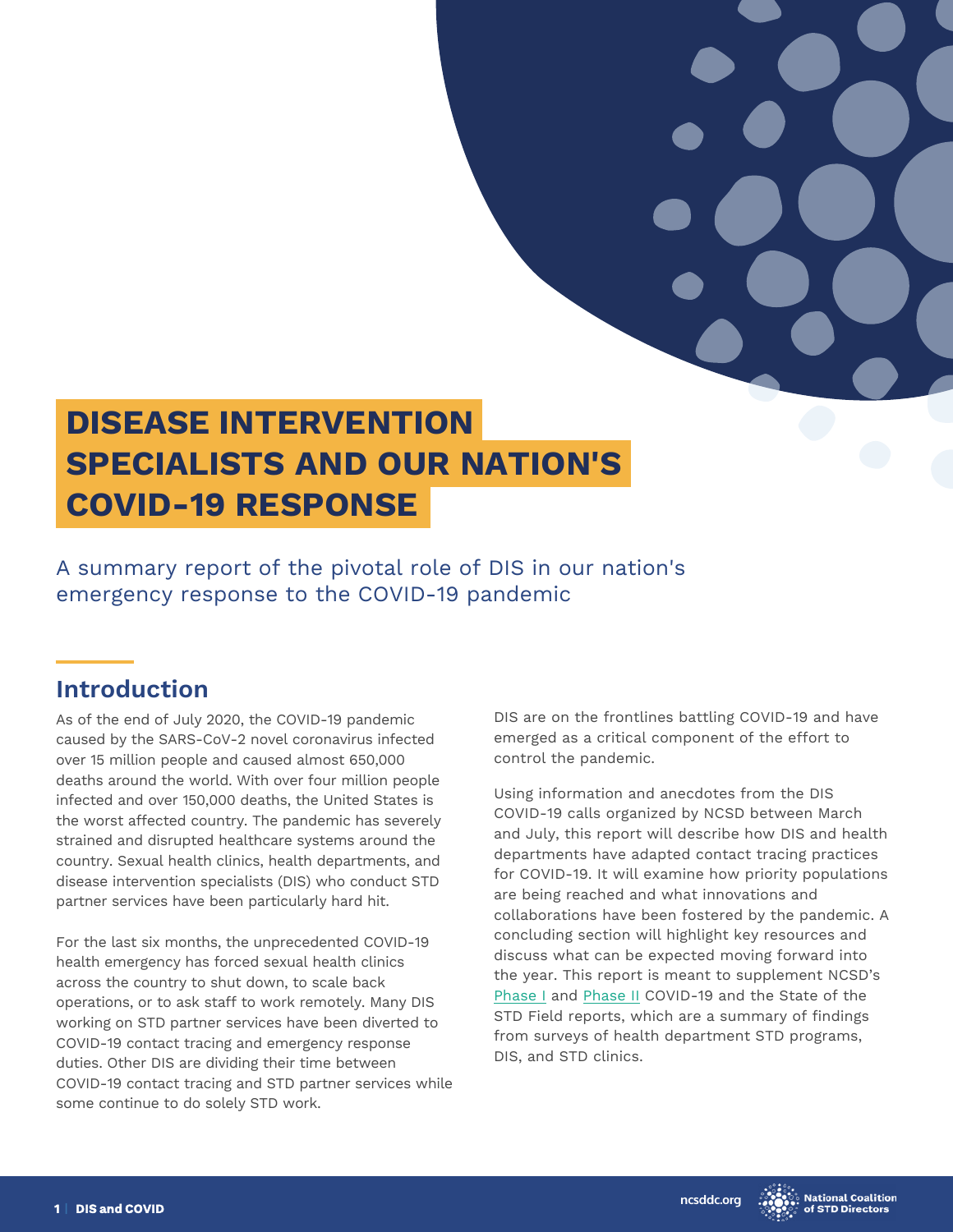# **DIS AND OUR NATION'S COVID-19 RESPONSE**

### **Themes and Best Practices**

#### **Impact of COVID-19 on DIS and Contact Tracing Work**

Healthcare professionals, including DIS, reported that they have been prioritizing those with HIV and acute syphilis during the ongoing COVID-19 pandemic. Field visits have been suspended in many states and DIS and others are conducting contact tracing remotely. Many sexual health clinics have halted walk-ins and are relying on telehealth or scheduled appointments to reach patients. Healthcare providers have found creative ways to deliver medications with minimal contact with patients.

DIS who possess strong infectious disease investigative skills and expertise have been leading COVID-19 contact tracing efforts, including supervising and training an influx of volunteer contact tracers from government agencies, universities, and elsewhere.

STD programs and DIS across the country are adapting to the escalating number of COVID-19 cases in a variety of ways. Below are some anecdotes from the NCSD DIS calls on the impact of COVID-19 on DIS and contact tracers across the country and how they have adapted to the changing circumstances. The anecdotes capture information that was shared during the time of the call but the situation in any of the jurisdictions may have changed quickly because of the evolving nature of the pandemic.

#### From the Field - Impact of COVID-19 on DIS and Contact Tracing Work

In **a Southern state,** DIS were reassigned to do COVID-19 case investigation and contact tracing. As a result, syphilis and HIV morbidity is expected to increase sharply. The limited funding allocated for contact tracing is being spent on COVID-19 with little left for STD work.

In a Midwestern state, DIS reach out to patients on the phone immediately after STD treatment and clinics have discontinued walk-ins. Only newly diagnosed HIV patients and other high priority STD clients are being seen in person.

In a rural jurisdiction of a Southern state, there has been a decrease in STD patients coming in for services even though STD staff have not been diverted to COVID-19 work.

In a Western state only symptomatic STD patients are being treated in person. Field visits by DIS have been suspended and replaced by phone calls.

In a large Southern state, patients are asked to wait outside clinics until their appointments and have non-injectable prescriptions delivered to their cars to minimize exposure. Staff have been asked to work from home, many clinics have closed, there is a PPE shortage, DIS field work has been canceled, and field staff have been deployed for the COVID-19 response. There has been a decrease in STD lab testing capacity due to COVID-19 being prioritized. Depending on the area (the state has 18 public health jurisdictions), some clinics are open, some have limited appointments, some are only engaging in DIS referrals, and others have closed. Clinics that remain open are struggling to serve patients. STD staff are prioritizing treatment of acute HIV, syphilis, and pregnant women. Partner services has been discontinued or limited. Medicines are being delivered to homes and at-home self-collection (AHSC) kits have been sent out. STD treatment recommendations have been modified to include telehealth.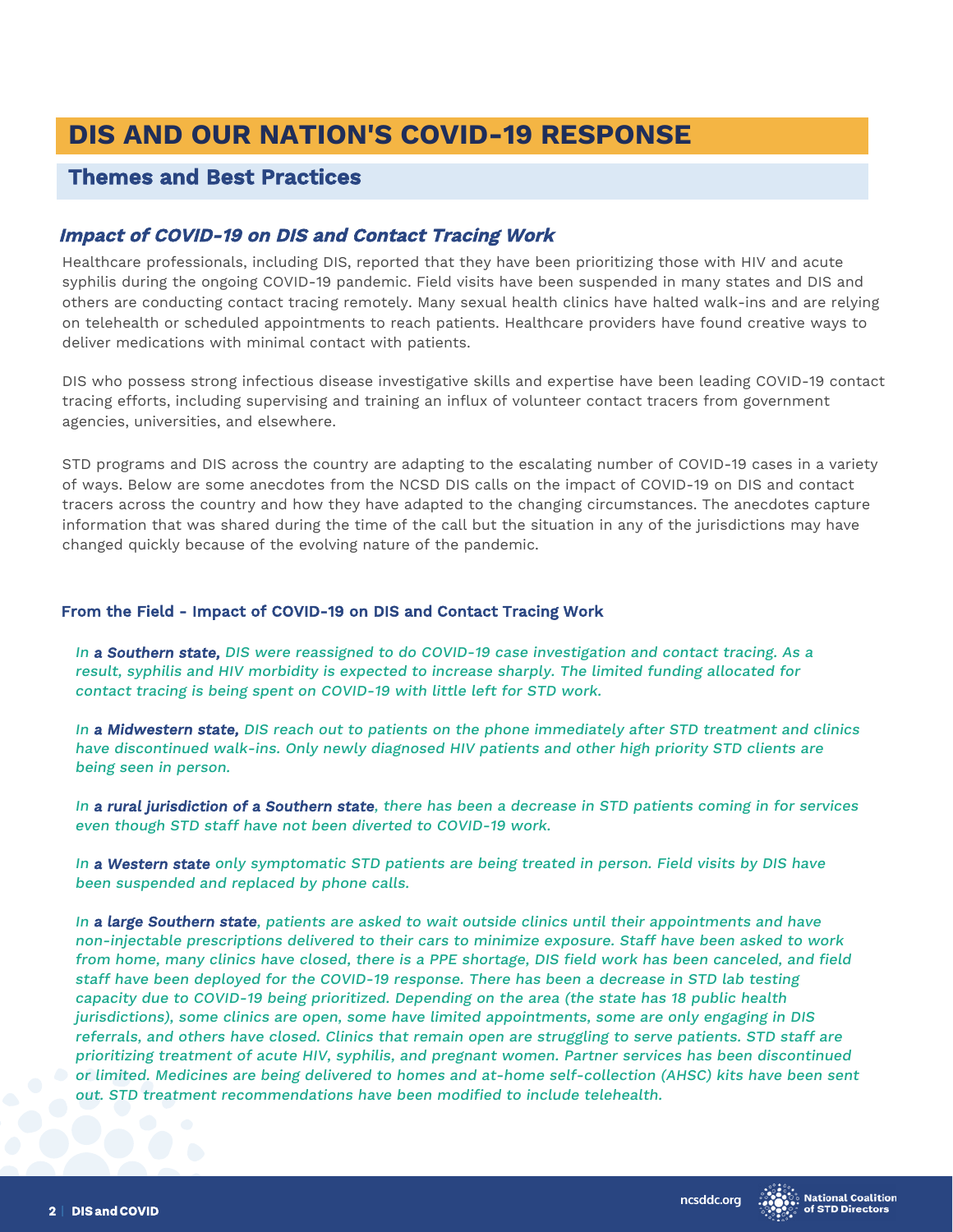#### From the Field - Impact of COVID-19 on DIS and Contact Tracing Work

In a large Northeastern city, most DIS working on STDs have been reassigned to work exclusively on COVID-19. Partner services have been drastically reduced and DIS field visits have been replaced by phone calls. Since early March, the only patients being seen in person are pregnant women, women of child bearing age, or serious cases. Most DIS are working from home and the city is working to deliver necessary equipment - such as work phones that allow access to secure programs – to DIS.

In a Pacific Northwestern state, core STD programs are still functioning. Some DIS staff have been assigned to COVID-19 control facilities such as call centers. A large number of sexual health clinic staff, including public health nurses and epidemiologists, have been trained to do contact tracing. Standard STD partner services protocols have been abbreviated due to the large volume of cases. A case is closed if a contact does not respond to two phone calls during office hours over a 48-hour period, followed by a third phone call after office hours. Face-to-face interviews have been discontinued. As many COVID-19 patients have little energy, data collection forms have been condensed to include only need-to-know information and contact tracers have been trained to keep interviews short and efficient.

In a Southern state, some STD partner services is being done for priority cases such as syphilis and HIV in pregnant women, women of child bearing age, and men who have sex with men. STD testing has been curtailed and the number of reported STD cases has declined. Some DIS have been assigned to COVID-19 contact tracing duties. They follow a set script on calls to ask whom patients met two days before symptoms and three days after the onset of symptoms, then reach out to the patient's contacts. Only symptomatic patients are referred for testing due to the limited number of test kits. Only very sick patients are referred to the emergency room or urgent care. The long case investigation forms have been shortened and only key questions are asked.

In a county in a Western state that had the nation's first stay at home order, HIV screening clinics have been closed and PrEP visits have been moved to telehealth. Pharmacies and the TB clinic are operating with limited opening hours. DIS working on STD cases have been reassigned to do contact tracing for COVID-19. The county has a very diverse population and was able to quickly recruit Mandarin translators to assist contact tracers during an initial surge of cases among travelers returning from China.

In a Northeastern state, some STD DIS were pulled into COVID-19 contact tracing work while others are still focusing on STDs. They have found it challenging to split up the DIS to do contact tracing for both COVID-19 and for STDs. The DIS expertise in interviewing patients made them well suited to quickly take on COVID-19 work. COVID-19 patients are much more open than STD patients in discussing health symptoms and in sharing information about contacts.

In one jurisdiction in a Midwestern state, all three DIS are working from home on STDs and have not yet been assigned to COVID-19 contact tracing. They are not doing in-person interviews. The state hopes to resume testing asymptomatic COVID-19 patients for STDs in the near future. STD partner services are being continued with a focus on priority populations such as intravenous drug users. Some patients who had never had a DIS interview have been re-linked to care. At the state level, DIS were all reassigned to COVID-19 at the beginning of the pandemic. Since then, their schedule has been adjusted and they are dividing their time between COVID-19 and HIV and syphilis cases. Field visits have been suspended and that has made it harder to reach patients. The interview skills of DIS have been useful for COVID-19 contact tracing.

In one jurisdiction in a Northeastern state, DIS are still working priority HIV and syphilis cases and linking people to care. They are doing very little gonorrhea work and are not doing field visits. The number of STD patients seen in the sexual health clinic each day has dropped by over half. The public has noticed the lifesaving work being done by DIS and have been more willing to engage with them than in the past.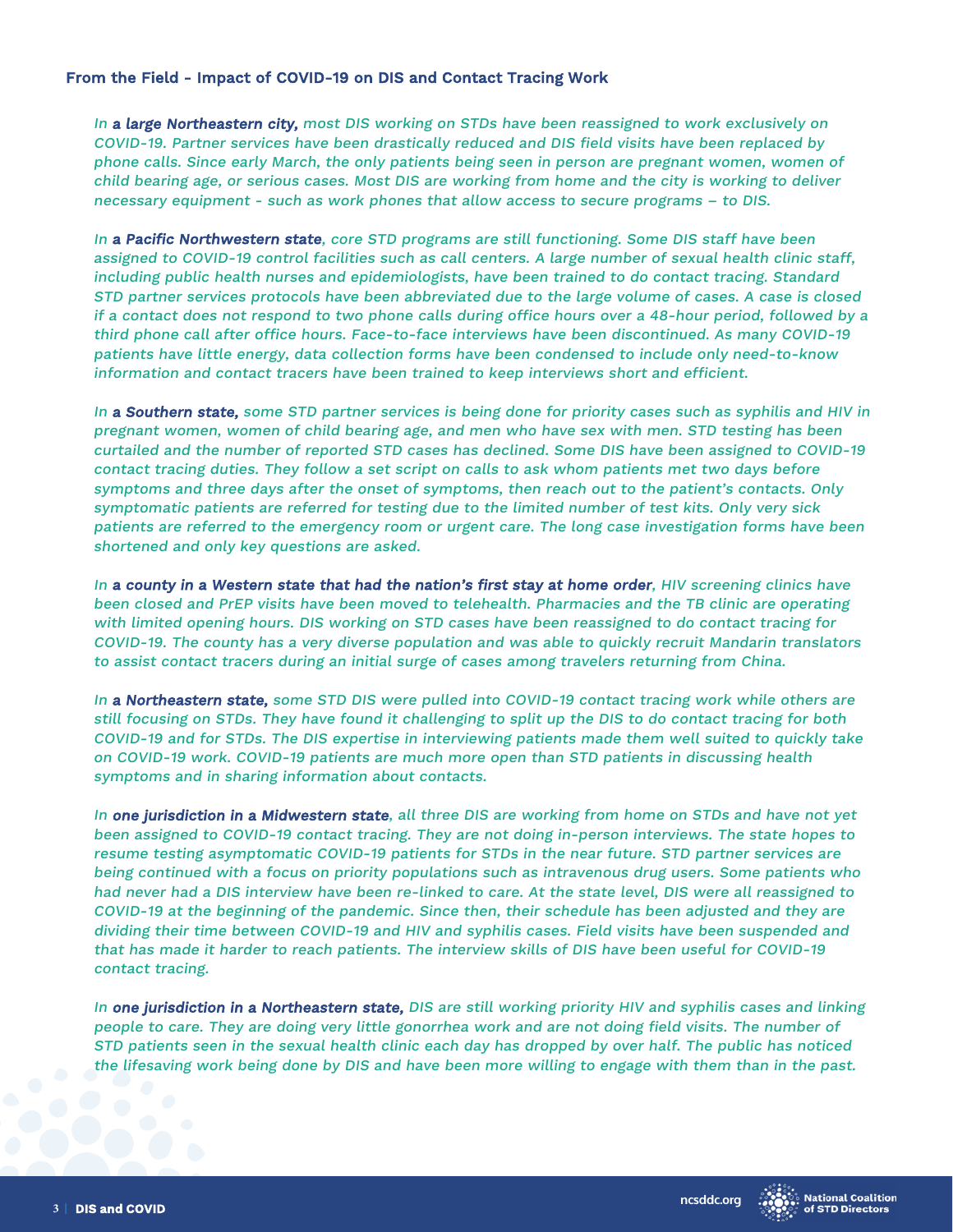#### From the Field - Impact of COVID-19 on DIS and Contact Tracing Work

In a large Midwestern city, a federally qualified health center has modified its opening days and hours and conducts COVID-19 symptom checks on patients coming in. When doing COVID-19 contact tracing, DIS ask about large social events attended by patients, their drug use, and any underlying conditions so that key risks can be identified. Contact tracing is done through 45-minute phone calls followed by 30 minutes of data entry. Most DIS are working remotely and split their time between STD and COVID-19 cases.

In an urban jurisdiction in a Southern state, four out of 10 DIS have been reassigned from STD to COVID-19 contact tracing at which they have been effective because of their comfort having conversations with patients and their ability to refer cases to educational materials. A dedicated DIS has been assigned to do contact tracing in nursing homes and assisted living facilities. Sexual health clinics have remained open with social distancing measures. Clinics are seeing fewer patients than before, including walk-ins, PEP services, HIV services, and people with HIV being re-linked to care. All patients and staff are subjected to a temperature check when entering clinics, and masks are required. The DIS staff are divided into two teams and one is rotated in the clinic each week while the second team works remotely.

In a Midwestern state, there is decreased testing for HIV and STDs so fewer cases than normal have been reported. DIS have been able to rebrand their image as protectors of their communities from infectious diseases. Their biggest challenge has been encouraging patients to discuss recent contacts.

In **a Midwestern state**, state DIS have been assigned to COVID-19 contact tracing while local DIS continue to do STD partner services. Many sexual health clinics have reduced hours and instituted appointmentonly policies. Updated clinic hours are posted online. Several clinics have established telehealth protocols. Many staff who are not DIS or have not been trained as contact tracers have been pulled into COVID-19 contact tracing. DIS have the skills to be sympathetic yet stern, and they are confident and knowledgeable.

In a rural jurisdiction in a Southern state, meat processing plants have become the epicenter of COVID-19 cases. Language barriers with clients has been a challenge with contact tracing, so the state health department created a language line staffed with translators. Some cases have been reluctant to quarantine for fear of losing their jobs so the health department issues them a quarantine letter to present to their employer.

In a Southern state, the poultry industry has seen a large number of COVID-19 cases. Contact tracers have experienced language barriers with patients due to limited Spanish translation capacity. DIS have been effective at COVID-19 contact tracing because of their investigative skills and ability to solicit information. DIS are contact tracing for both COVID-19 and STDs but have suspended field visits. The number of reported STD cases has declined as sexual health clinics have been closed. The sexual health clinics are planning to reopen with full staffing in the near future.

In a rural jurisdiction in a Midwestern state, four public health nurses share duties for COVID-19 contact tracing of symptomatic patients. With businesses reopening and summer tourists arriving, they have prepared for a spike in cases by readying hotel rooms to isolate patients and meal services to feed them.

In an urban jurisdiction in a Pacific Northwestern state, the 10 DIS based at the sexual health clinic all worked remotely during the first few months of the pandemic and half were assigned to COVID-19 cases. DIS staff are preparing to move back to clinics and to resuming face-to-face interviews which are more effective. About 100 hotel rooms have been readied for isolating patients.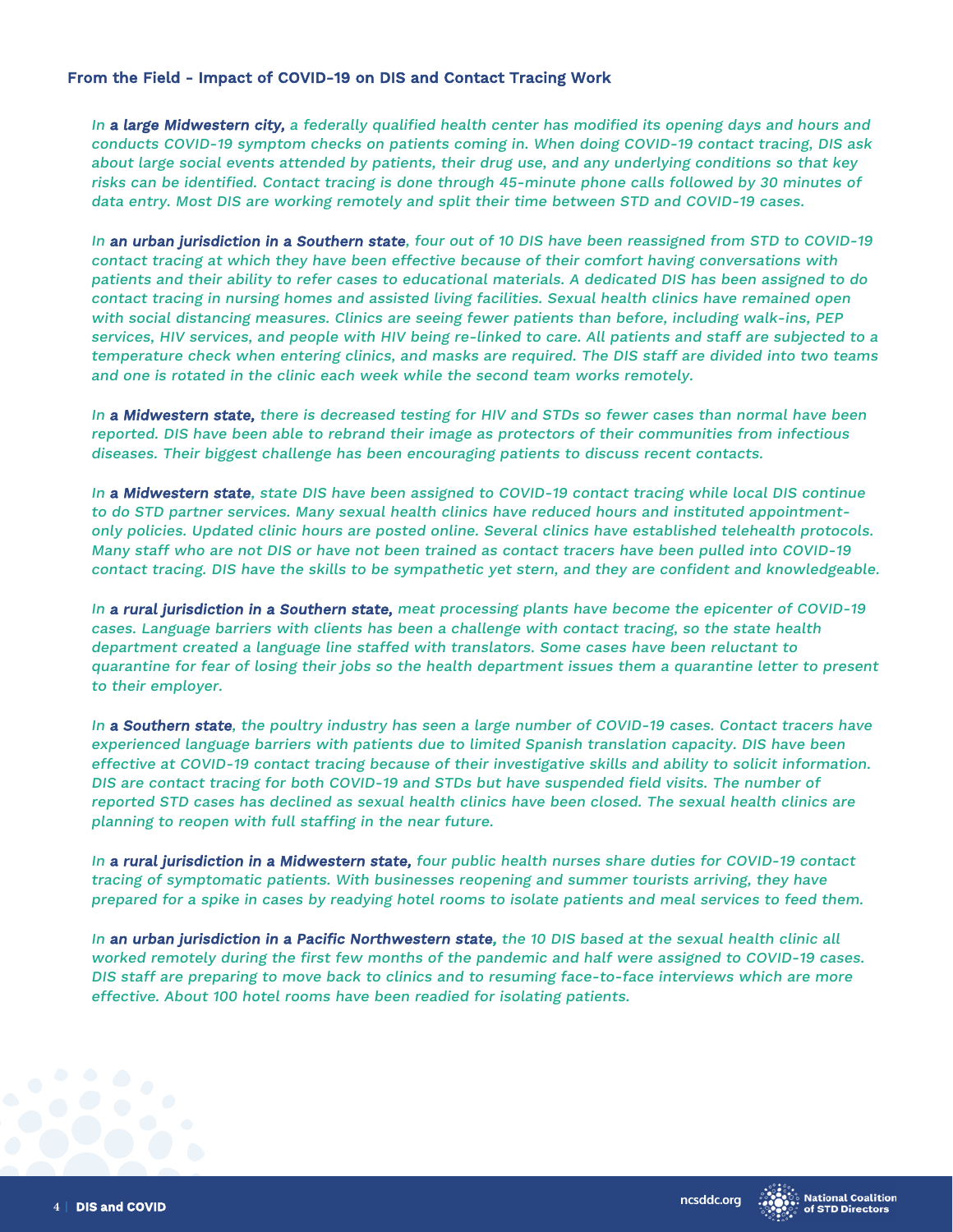#### From the Field - Impact of COVID-19 on DIS and Contact Tracing Work

A Southern state became a national COVID-19 hotspot and reported about 370,000 cases and over 5,000 deaths by late July. COVID-19 contact tracing was conducted through phone calls and with text messages and Facebook Messenger using specific scripts designed to elicit phone interviews. Priority was given to pregnant women, women of child bearing age, and syphilis and HIV cases. All DIS in the state were deployed to testing sites and the COVID-19 call center to conduct contact testing. To reduce transmission risk, only limited numbers of staff was allowed in sexual health clinics and appointments were limited. Hiring and training new DIS and contact tracers has been a major challenge although the state has been able to bring in 100 contact tracers in a few months. PrEP prescriptions have been changed from 30-day to 90-day supplies to minimize pharmacy visits.

#### **Confidentiality Issues**

With DIS and other contact tracers working from home in unprecedented numbers, the confidentiality of patients and security of data has emerged as a key concern during the ongoing pandemic. Many DIS and contact tracers working from home have had challenges finding private spaces for phone calls. When calling patients, they have been asked to check with patients whether it is a good time to talk and if they are comfortable discussing sensitive health topics. Contact tracers also need to ensure data security by protecting patient paperwork. The challenge can be even more acute for patients who live in group homes or multi-generational households with large numbers of people and have concerns about privacy of health information.

State health professionals have come up with creative ways to handle confidentiality and data security challenges.

#### From the Field - Confidentiality Issues

In a large Southern state, contact tracers ask patients to be mindful of who is present around them during phone calls. DIS and contact tracers are advised to keep their documents safe and secure. They are provided with secure work laptops, VPN, cellphones, and secure file software.

In a Pacific Northwestern state, confidentiality rules have not changed even if DIS are permitted to work remotely. DIS and contact tracers adhere to measures to keep patient data secure.

In a Southern state, DIS were previously not allowed to telework. They have been allowed to do so during the pandemic and have been issued state cellphones and locking cases for files.

In a Southern state, locking laptop cases have been issued to contact tracers working from home and twofactor authentication has been installed on electronic devices. DIS are asked to confirm they have a secure location at home before they can do their work from home.

#### **Reaching Priority Populations**

The COVID-19 pandemic has brought normal life and the economy to a screeching halt. Marginalized populations have disproportionately borne the brunt of the pandemic. This includes Black and Latinx people, people experiencing homelessness, those who are incarcerated, those who speak English as a second language, and elderly people living in group homes or assisted living facilities.

People experiencing homelessness are especially hard to reach. The anecdotes below demonstrate how public health officials and DIS have handled outreach to this population.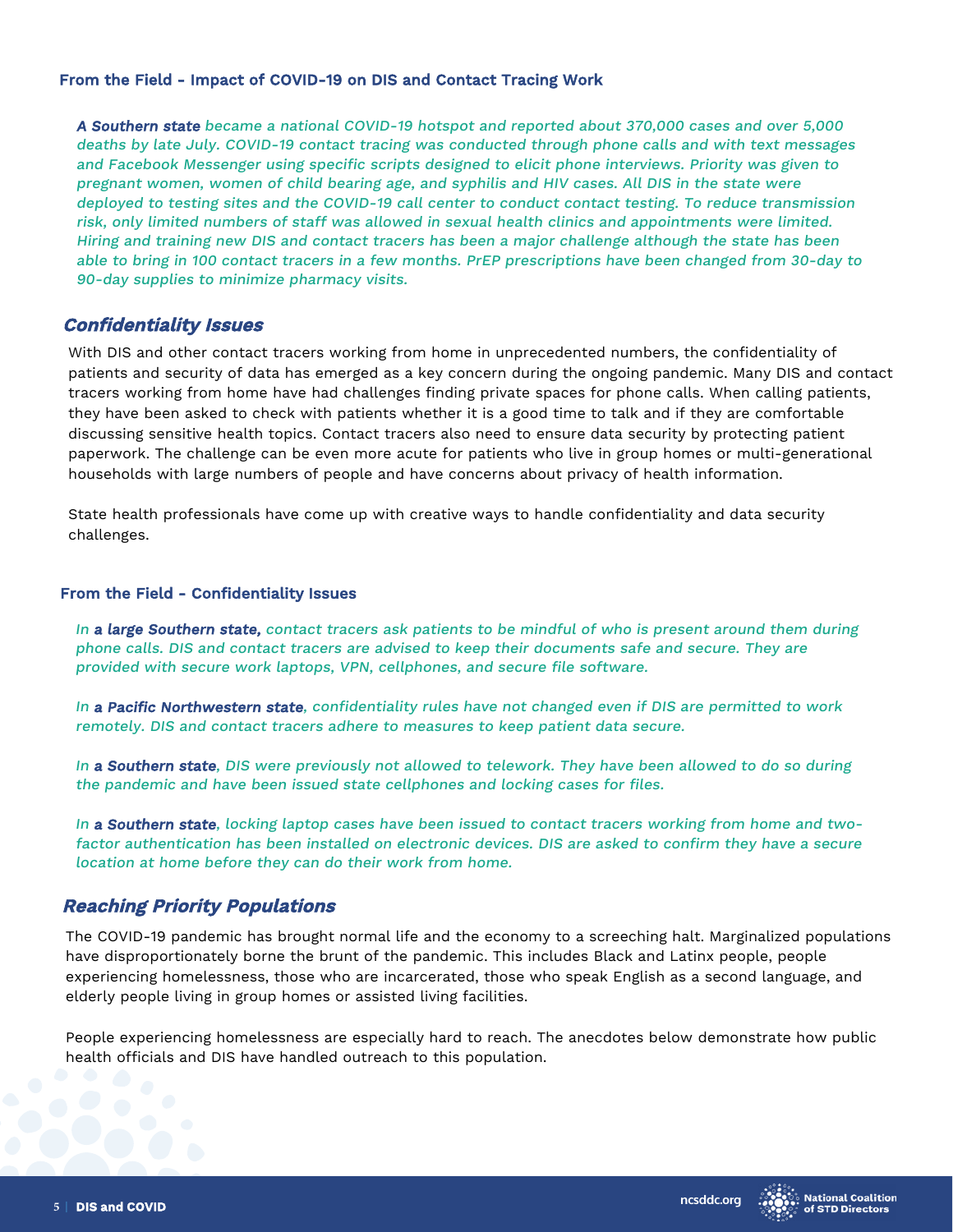#### From the Field - Reaching Priority Populations

In **a city in the Pacific Northwest**, a convention center has been turned into a homeless shelter with social distancing measures. Nurses also visit people experiencing homelessness wherever they are located, for instance under bridges or in shelters, to provide necessary care and treatment.

In a Northeastern state, patients experiencing homelessness have been staying in hotels and are served by a wrap-around care team to provide groceries and other assistance to enable them to remain isolated.

In a Western state, people living in shelters who tested positive for COVID-19 are quickly isolated to prevent community spread. Controlling syphilis among populations experiencing homelessness has also been challenging.

#### **Self-care for DIS and Contact Tracers**

The health and well-being of DIS and other health professionals doing contact tracing of COVID-19 cases was flagged repeatedly as a serious concern. Contact tracers with underlying health conditions doing field visits and face-to-face interviews, especially with asymptomatic patients, may be putting themselves at risk. Health departments and sexual health clinics should allow such staff to work remotely to reduce the risk.

Many DIS and contact tracers have had to work seven days a week in shifts of 12 hours or longer each day. Coupled with the stress in dealing with patients who are gravely ill, or with relatives and friends of patients who are very sick or may have passed away, the mental and emotional toll on contact tracers has been severe. Some DIS and contact tracers have also been infected by COVID-19 or had family members become infected, adding to the stress of their work. In some places this has led to DIS calling in sick or quitting their jobs, leading to understaffing.

Health departments can help contact tracers and DIS cope with stress by taking a number of steps to enhance their well-being and health. Below are examples of what some states are doing to alleviate stress and promote well-being of their staff.

#### From the Field - Self-care for DIS and Contact Tracers

In a Southern state, DIS are paid overtime for work over 40 hours a week at a rate of one and a half times regular pay. They are also being encouraged to take earned time off.

At a health clinic in a large Midwestern city, staff mental well-being is a priority and is promoted through exercise and meditation sessions. Additionally, clinic staff are supplied lunch every day.

In a Midwestern state, DIS and contact tracing staff are reminded that their health insurance includes free therapy sessions each year. They are also encouraged to use their paid time off. The contact tracing call center has a dedicated mental health break space.

In a Midwestern state, contact tracers can get on a video chat three times a week to share frustrations or to vent with each other.

In a Southern state, there is a designated mental health hour for contact tracing staff.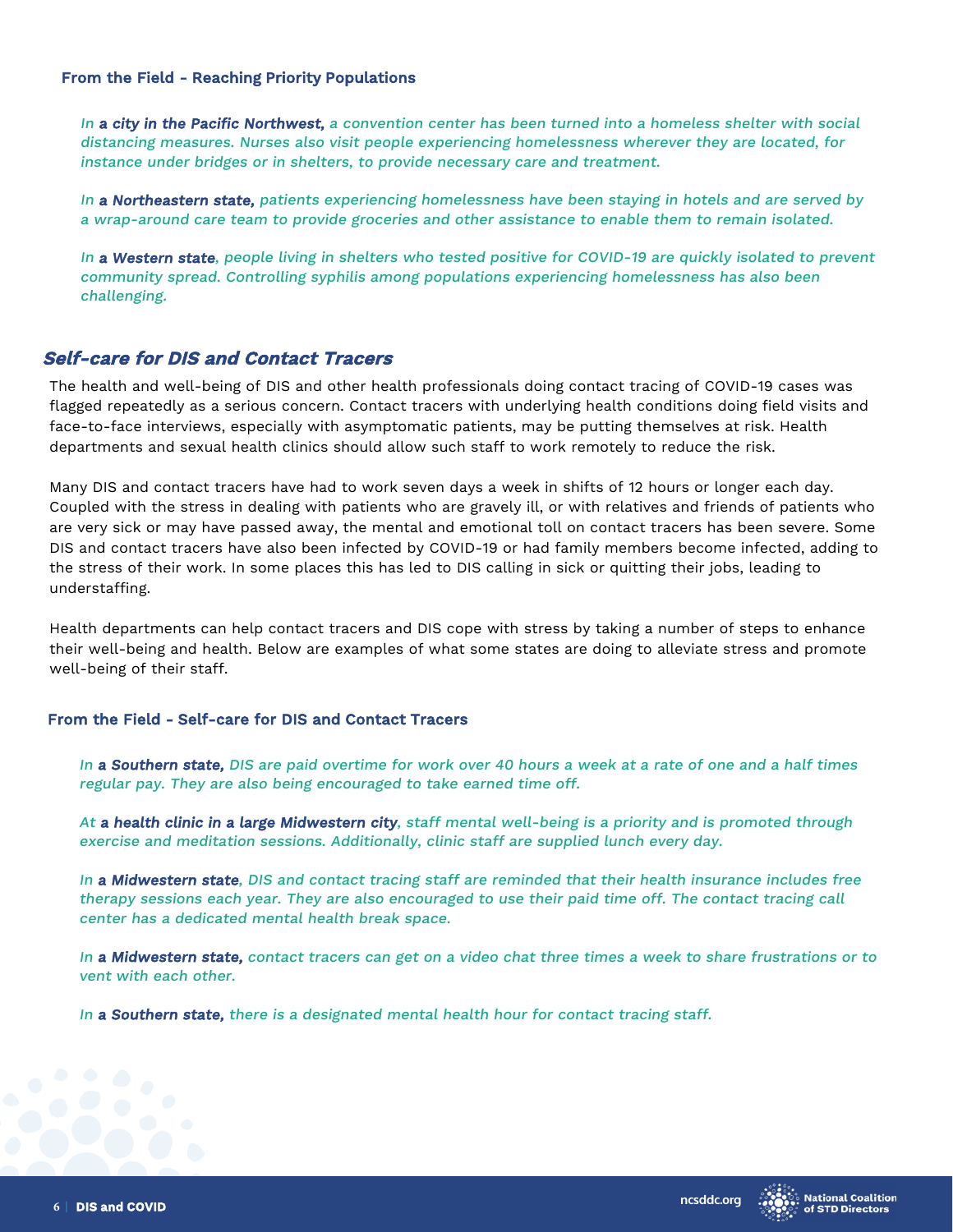#### **Media Attention and Funding**

DIS and contact tracers have been an integral part of the national response to the COVID-19 pandemic. The crisis has provided an invaluable opportunity for their work to be showcased in the media. NCSD has conducted a major media push to tell the story of the work done by DIS and other STD contact tracers for 40 years. There have been over 30 stories in national media outlets featuring the important contributions of DIS to fight the COVID-19 pandemic. This included a story in NBC nightly news featuring DIS from Houston and a CNN story featuring NCSD's Executive Director.

In the media coverage NCSD has generated, we have highlighted the role that DIS have played in controlling both STD infections and COVID-19 among the most marginalized communities, including those with low incomes, people of color, and others. NCSD has also put together a speaker's bureau of DIS who can tell their story to the media and the public. DIS should be prepared to engage with the media and highlight their work in contact tracing. Sexual health clinics and health departments can also offer their DIS staff as useful COVID-19 fighting resources to state health officials.

NCSD also organized a virtual briefing for Congressional staff on the work being done by DIS. By highlighting this work, we hope to secure additional funding for DIS from Congress in various COVID-19 relief bills that provide funding to states and the CDC for COVID-19 testing and contact tracing. The funding to states can potentially support a 100,000-strong contact tracing workforce which can be supervised and trained by DIS. It can also increase lab capacity, expand services, and strengthen infrastructure. NCSD is also advocating for a 10,000-strong DIS workforce at the cost of \$1 billion. A large and robustly trained DIS and contact tracing workforce will be essential as the landscape shifts, states reopen, and future waves of the virus arise.

#### **Innovations**

The destruction wrought by the COVID-19 pandemic has highlighted the enormous need for contact tracing training materials, resources, and strategies. This includes measures like instituting contact tracing and telehealth delivered through Zoom, FaceTime, or WhatsApp, instead of face-to-face field visits.

Many health departments, along with NCSD, other health organizations, and private businesses have produced a variety of resources and strategies to enhance the work of DIS and successfully conduct contact tracing.

#### From the Field - Innovations

In a Midwestern state, DIS created standard operating procedures for COVID-19 contact tracing to help those who are not DIS do the work.

In a large Southern state, contact tracers learned to navigate state laws that prohibited the disclosure of HIV test results over the phone. State health department officials also worked with the legislature to adjust the law in light of the unusual circumstances. DIS also expanded the use of AHSC kits and found alternatives to field visits.

In a large Western state, PrEP screening and check-in appointments were moved to telehealth, although testing still had to be done on-site with minimal contact.

Contact tracing and COVID-19 testing efforts are being taken directly to where patients need them and can be reached, for instance in tribal jurisdictions in a Western state, churches in a large Northeastern city, and laundromats in a Southern state.

In a Southern state, DIS and health officials used the Situational Awareness and Response Assistant (SARA) Alert , an open source tool, to monitor exposed individuals for 14 days. Patients cannot opt out of monitoring and those who refuse monitoring receive a phone call for 14 consecutive days.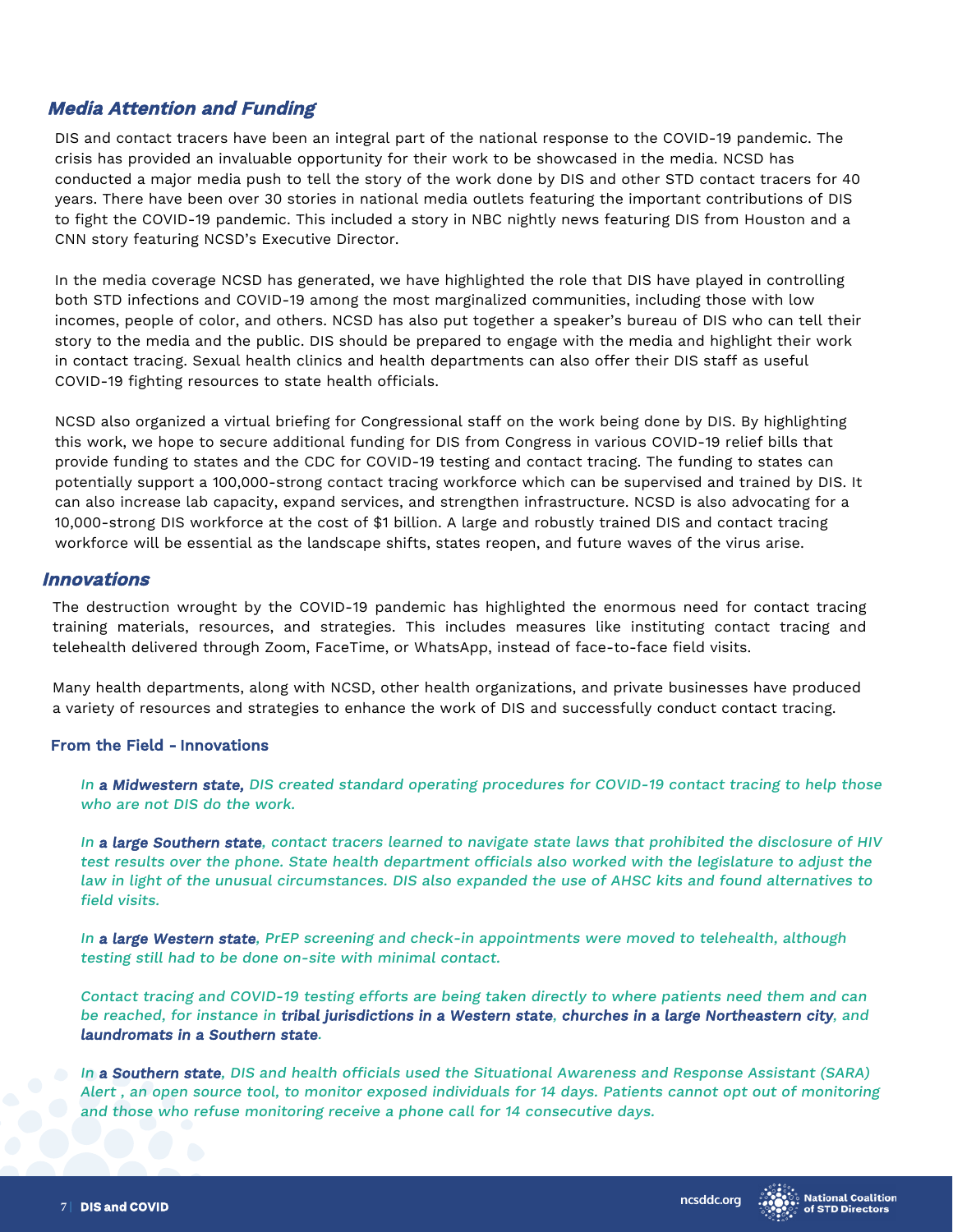In addition to state-level innovations to adapt to COVID-19, businesses and health departments have developed tools, resources, and software that can be deployed more broadly for contact tracing across the country.

In April, NCSD and the Association of State and Territorial Health Officers (ASTHO) partnered to produce and release an [online training on contact tracing.](https://learn.astho.org/products/making-contact-a-training-for-covid-19-contact-tracers) The CDC reviewed and provided input for the training package and it was also medically reviewed. The training package includes four modules on the basics of COVID-19, the basics of contact tracing, interview techniques, and monitoring and evaluation. By late June, over 35,000 people from every state had completed the training. Many sexual health clinics and 16 state health departments will be including the NCSD-ASTHO contact training package in their formal training programs. With funding from the CDC, NCSD and ASTHO are currently updating and expanding the training by adding four additional modules, including on confidentiality, health disparities, and case investigation.

Building Healthy Online Communities, which developed the<tellyourpartner.org>website to anonymously notify sexual contacts about potential STD exposure, developed a similar website called<tellyourcontacts.org> to allow COVID-19 patients to send a generic email or text with a pre-written or custom message to potentially exposed contacts. It also links to useful testing and health resources. DIS can recommend this website as a resource . The website protects privacy by not collecting user data. To prevent misuse, there is a limit on how many people can be contacted and how many times the site can be used by a single user.

[Chexout](https://www.chexout.com/) is another online resource that was originally designed for health departments and sexual health clinics and was rapidly adapted for use with COVID-19. It is a HIPAA-compliant contact tracing software that was developed in collaboration with DIS. It has multiple functions to investigate infectious diseases and prescribe treatments. Chexout allows providers to manage lab data, order labs, print labels, show test results, call patients and save that information in a log, search patients, and track appointment details. The software can also track the number of staff and their open investigations and send automated messages to patients (who can opt out if they wish). In the patient portal, patients can access lab results and notifications and resources from the CDC and other public health agencies. The software is designed to scale so hundreds of thousands of users can use it simultaneously and it is mobile/tablet optimized. The platform can share patient information across multiple investigations to avoid duplication. Supervisors can see staff work in real time, see their caseload, close cases, and conduct reviews.

#### **Collaborations**

The unprecedented scale of the ongoing pandemic has overwhelmed the capacity of many health departments across the country. It has forced health departments to collaborate with external partners to respond to the crisis. While collaborations have scaled up the COVID-19 response, they have also highlighted the value and effectiveness of DIS – who possess investigation skills and experience - when compared to contact tracing volunteers.

#### From the Field - Collaborations

In three states across the country, university students volunteered to help DIS with contact tracing.

In a Northeastern state, the state health department and DIS teamed up with public health programs at universities and with Partners in Health, a leading health nonprofit, to expand the state's contact tracing capacity.